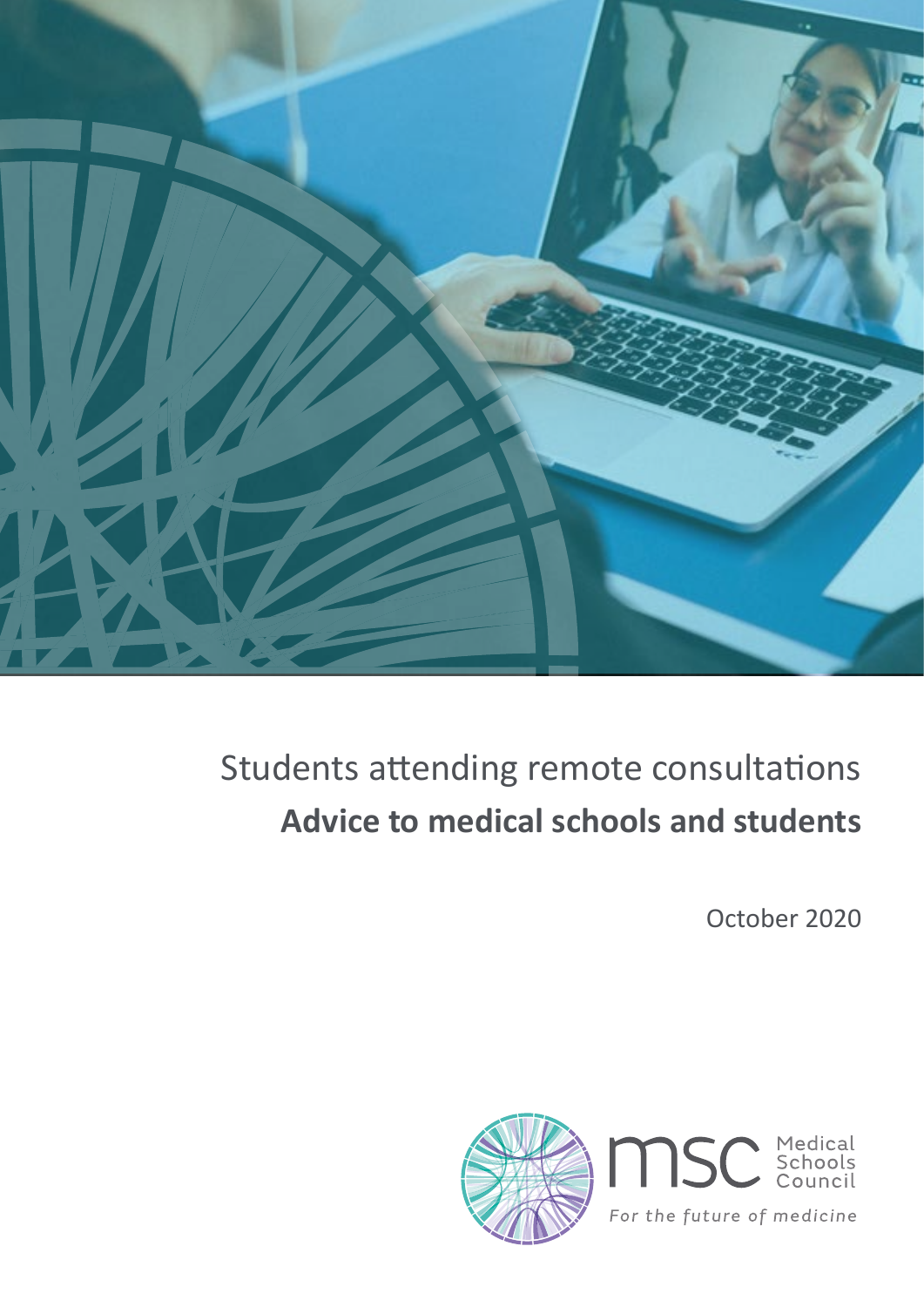# Students attending remote consultations

The pandemic has meant that a significant amount of healthcare interventions are taking place remotely via telephone or video consultations. Whilst this has been developed in response to Covid 19 it is likely that more care will be delivered this way as a matter of routine practice once the crisis ends. Therefore, students need to be involved in remote consultations, not only so they can gain necessary clinical experience to enable them to graduate but also to prepare them for their future working lives.

Whilst remote consultations might be a new way of working for doctors, students and patients, it is important to recognise that the same principles apply to this form of practice with regards to patient safety issues such as consent and confidentiality.

Often students will be taking part in remote consultations from within a hospital or general practice under the direct supervision of an appropriate clinician who will be able to guide participants. Alternatively students may join remotely from their medical school or their own residence. Particular care, described below, must be taken in the latter case. Whichever approach is taken medical schools should ensure that placement providers have agreed to it and that where appropriate information governance teams have signed off plans.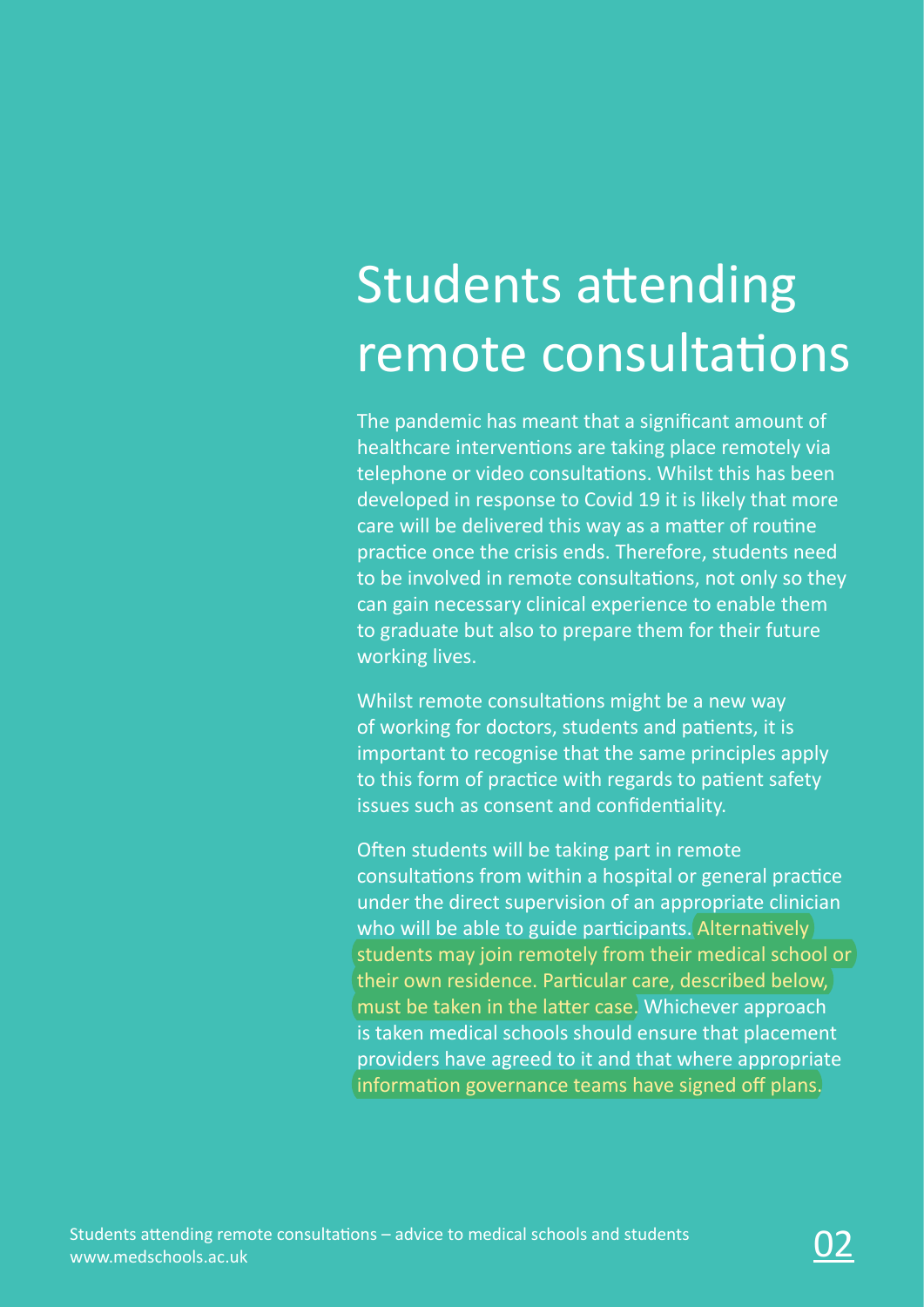#### Consent

Patients must consent to a student being present during a remote consultation in the same way they are asked if they are happy for a student to be involved in their care in face to face settings.

Medical schools and placement providers can work together to ensure patients understand that the clinical environment is one where education takes place. Some ways of doing this include;

Having a statement in letters asking patients to attend remote outpatient clinics that flags that students may be present, but that patient consent will be sought before they join any consultation.

- GP practices and other primary care settings can put information about the training they provide to students on their websites.
- Appointment emails to attend primary care appointments can include a short statement that students may be present, but that patient consent will be sought before they join any consultation.

Once the appointment starts the patient should be asked if they are happy for the student to be present. This example of how to take consent has been shared by Queen's University Belfast;

**"Mr / MS XXXXX (name) – This clinic today is a teaching clinic in which I am teaching and training a medical student from Queen's University Belfast. This consultation can be streamed simultaneously to the medical student(s) and will be very helpful for their learning. All of the consultation will remain confidential as normal and the medical student is also bound by this confidentiality. In addition, this consultation will not be recorded without your consent.**

#### **Mr/Ms XXXX (name) – Are you happy to confirm that you are willing to allow the student(s) to take part in this online consultation?"**

Whilst verbal consent is likely to be sufficient for a student attending a remote consultation, if the session is to be recorded then it is best practice for written consent to be obtained. Medical schools should always discuss any consent forms or privacy notices they plan to use with their placement providers and their own data governance teams.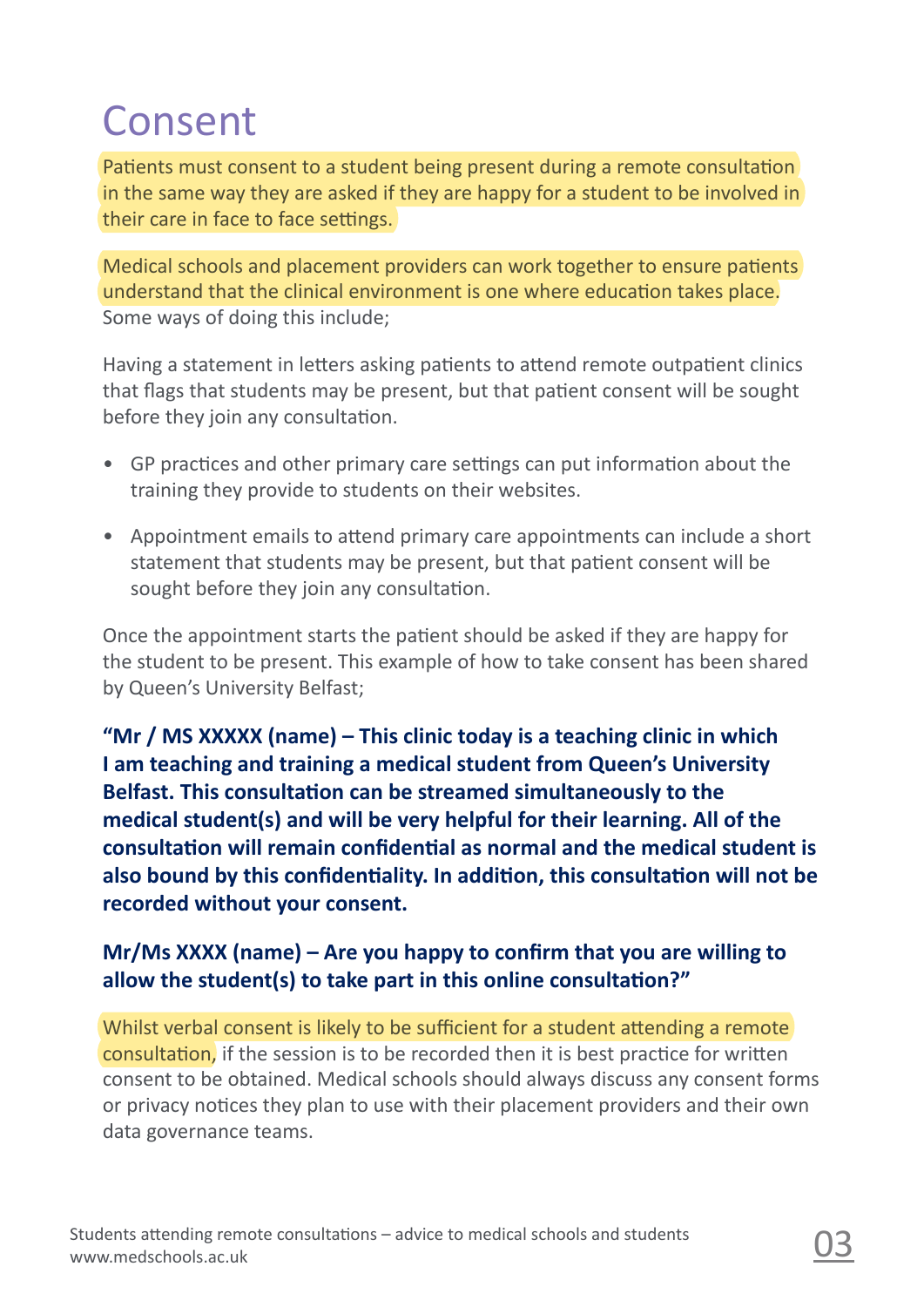# Confidentiality – preparing students

Ensuring patient confidentiality is an essential part of clinical practice and ensuring that confidentiality can be maintained on remote consultations is essential. There are a few ways in which medical schools can help to ensure confidentiality in advance of placements taking place.

Students should be properly trained in the principles of ensuring confidentiality and also in data protection. If your school offers in house data protection training then you should ensure that students undertake this before they take part in remote consultations.

e-Learning for Healthcare also has a module that students can access on data protection. This is the same module that all NHS staff undertake in England and therefore completion of this training may be reassuring to placement providers. The training can be accessed [here](https://www.e-lfh.org.uk/programmes/data-security-awareness/).

#### Use of devices and WiFi Netwworks

Many medical schools and placement providers will have an agreement that students will only access remote consultations through devices provided by the placement provider.

If students are going to use their own devices to take part in remote consultations students should be sure that the device is secure. This may require security checks undertaken by a suitably trained IT professional.

A similar approach should be taken to WiFi connections – students should use the WiFi provided by local education providers. If a student is going to access a consultation from outside the placement provider they must ensure that the network is secure. Public networks in cafes, libraries or shops should not be used. Students can get advice on ensuring a secure WiFi connection from the [Information Commissioner's Office](https://ico.org.uk/your-data-matters/online/wifi-security/ ).

### Awareness of the needs of different patient groups

Schools may wish to consider what groups of patients or types of examinations are not suitable for remote teaching and training. For example, Norwich Medical School gives the following advice: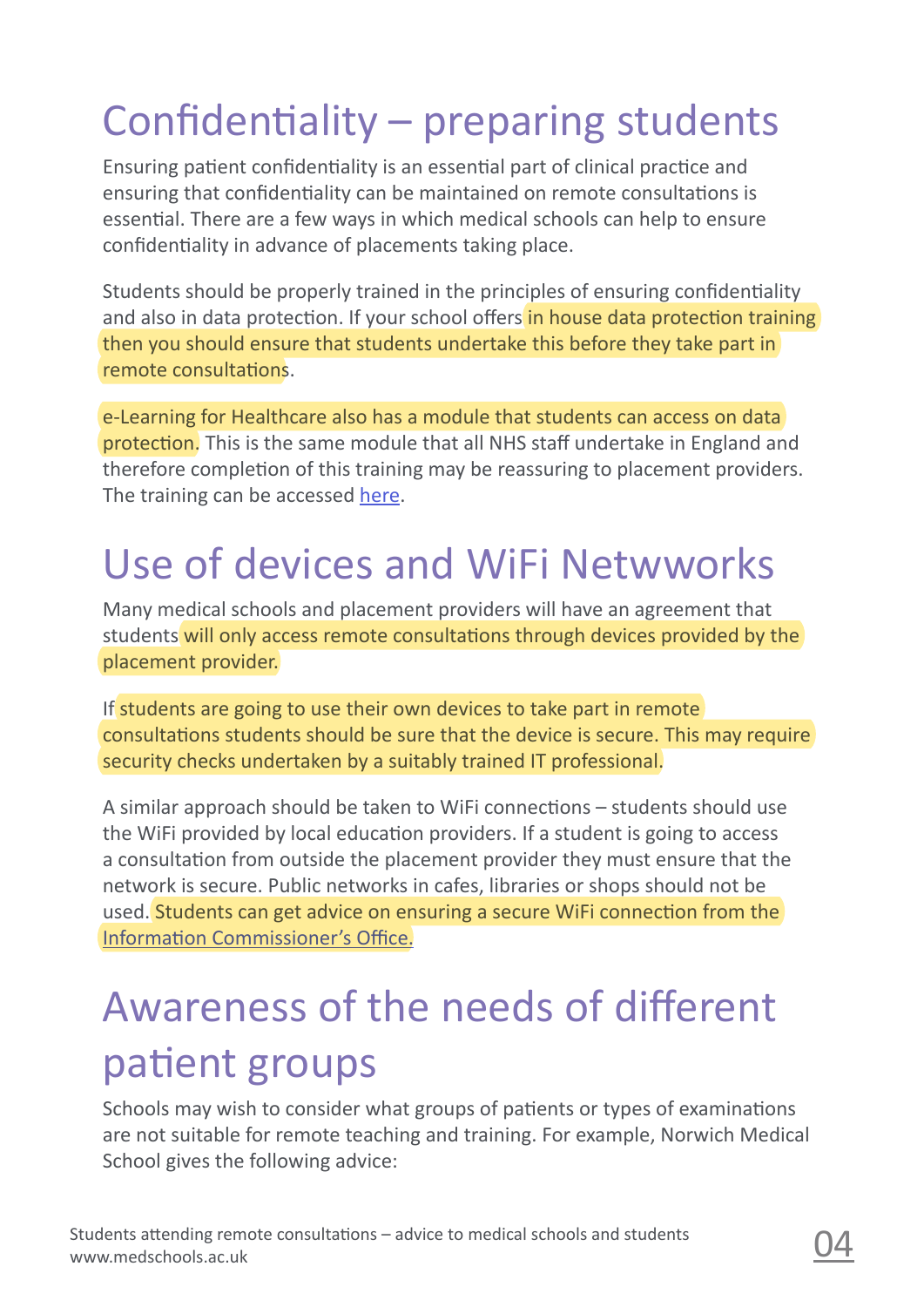- Intimate clinical history and examination (e.g. sexual history, breast examination) are not appropriate for remote teaching and clinicians should be aware of cultural and religious difference in what is considered 'intimate' for both patients and learners.
- Special care should be used when considering using remote teaching that involves children and adults who lack capacity.
- Anaesthetised patients should not be utilised for remote teaching without careful and explicit prior consent. Whilst a patient might expect student doctors or nurses to be present in the operating theatre, during routine theatre they would not normally expect their operation to be video-linked to a medical student audience elsewhere.

#### Supervision

All students should be supervised on remote consultations to the same standard that would be expected if they were physically present at a clinical placement.

Some students in the later years of the course may have the opportunity to lead remote consultations. This should always be done under the supervision of an appropriate healthcare practitioner and that supervisor must be on hand to join the call if the student feels that they require additional support.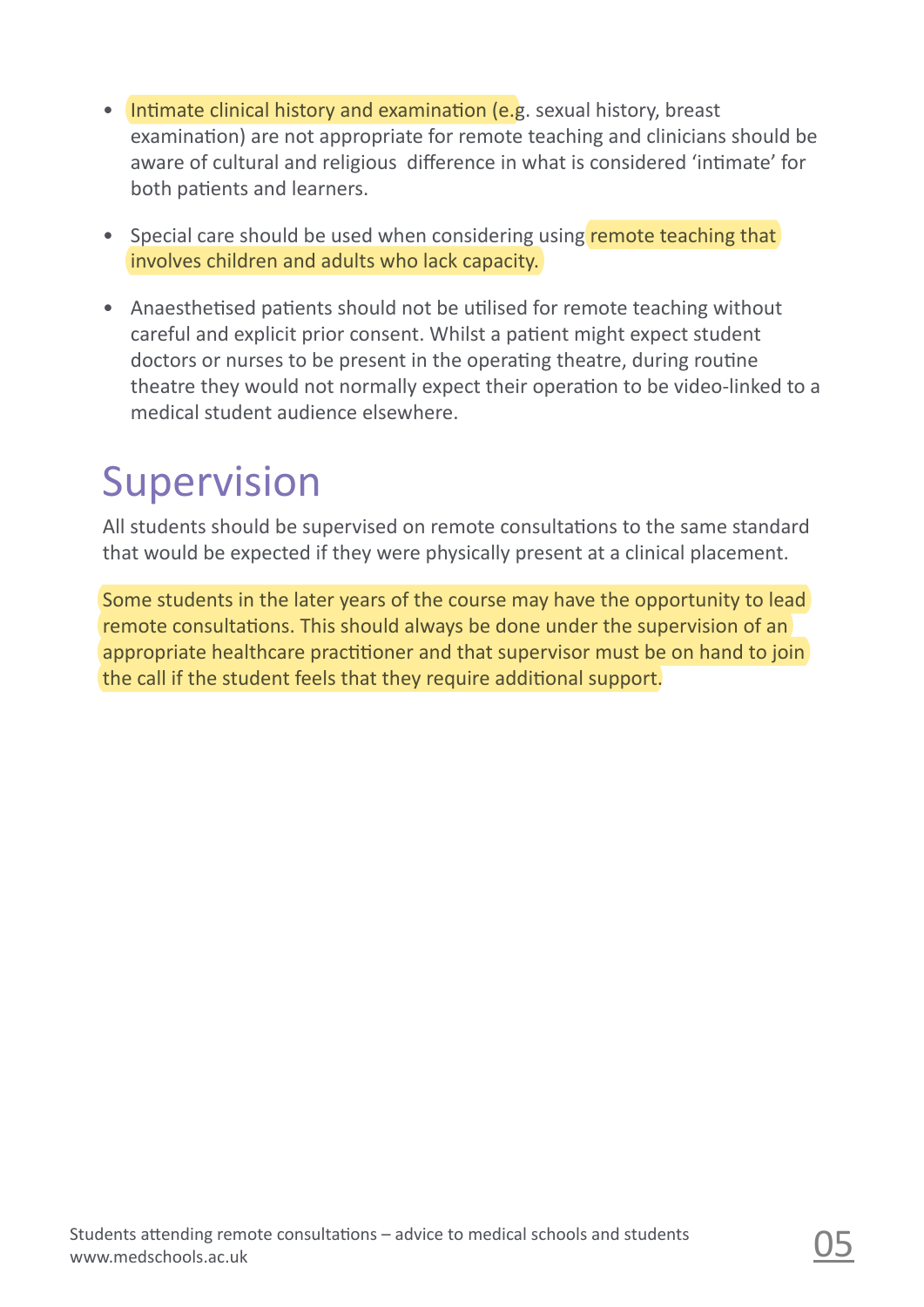## Guidance for students on taking part in remote **consultations**

The General Medical Council (GMC) and Medical Schools Council (MSC) have published guidance on the standards of behaviour expected of medical students in *Achieving good medical practise: guidance for students.*

In the section on "Maintaining patient confidentiality", that guidance states:

- "All patients have a right to expect that their doctors will hold information about them in confidence."
- "Many improper disclosures are unintentional. You must not share identifiable information about a patient where you can be overheard, such as in a public place or on social media, or include it in any work or logbooks you submit."
- "You must also follow any policies of your medical school, university or placement provider to make sure personal information is stored and disposed of securely."

The ongoing challenges presented by the Covid-19 pandemic mean some patient contact will now be virtual. In these challenging circumstances medical students are still expected to observe the same high standards of personal and professional conduct observed under normal circumstances.

To help you do this MSC has produced the following guidance for you. The specific rules relating to your placements will be provided to you by your medical school. This guidance provides high level advice you should follow for all remote placements and virtual learning opportunities.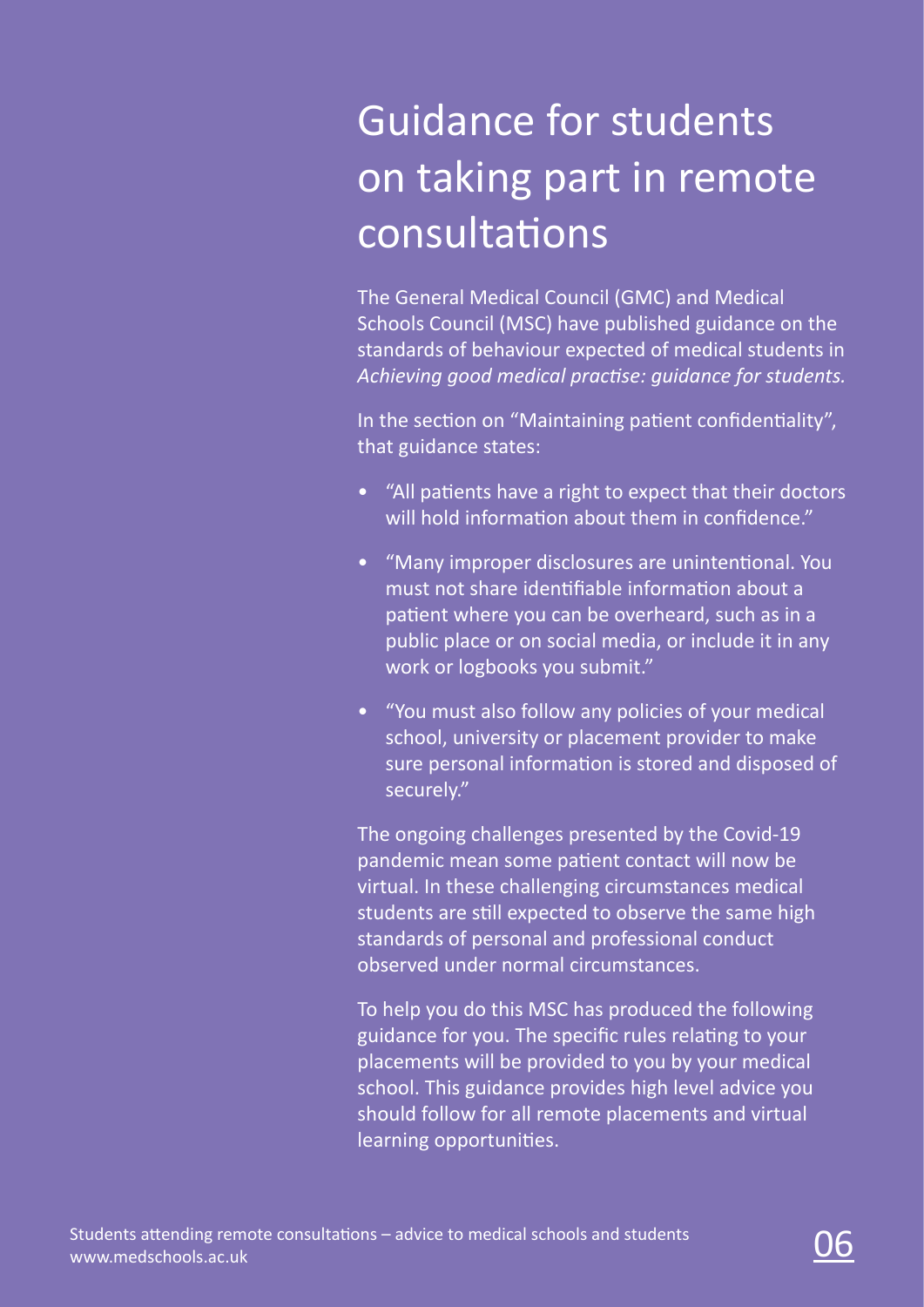## Guidance for students on taking part in remote consultations

- You must ensure any personal computers and devices laptops, tablets, phones – are secure before accessing identifiable patient data. An IT professional will be able to advise you on the security of your device.
- You must ensure that your internet connection is private and secure;
	- o Public networks must not be used airports, libraries, coffee shops, restaurants, for example
	- o Private networks may be used Wi-Fi networks in your home, for example – provided they are secure
	- o [The Informatio](https://ico.org.uk/your-data-matters/online/wifi-security/ )n Commissioner's Office (ICO) has provided advice on Wi-Fi security
- You must not access identifiable information about a patient where you can be overheard or interrupted, such as:
	- o a public place café, restaurant, shop, park, etc
	- o external or outdoor spaces
	- o a shared area or communal area of a private residence lounge, stairway – where you are likely to be disturbed or others may be present
- If possible, you should try and find a quiet, private room from which to join remote consultations.
- You should wear headphones to listen to content wherever possible.
- If you are joining a consultation through a video platform you should dress professionally as you would for a normal placement.
- When joining a video consultation you should also ensure the background behind you is neutral; using digital backgrounds can help you to do this.
- You should never make a private recording of any remote consultation or online learning opportunity you take part in.